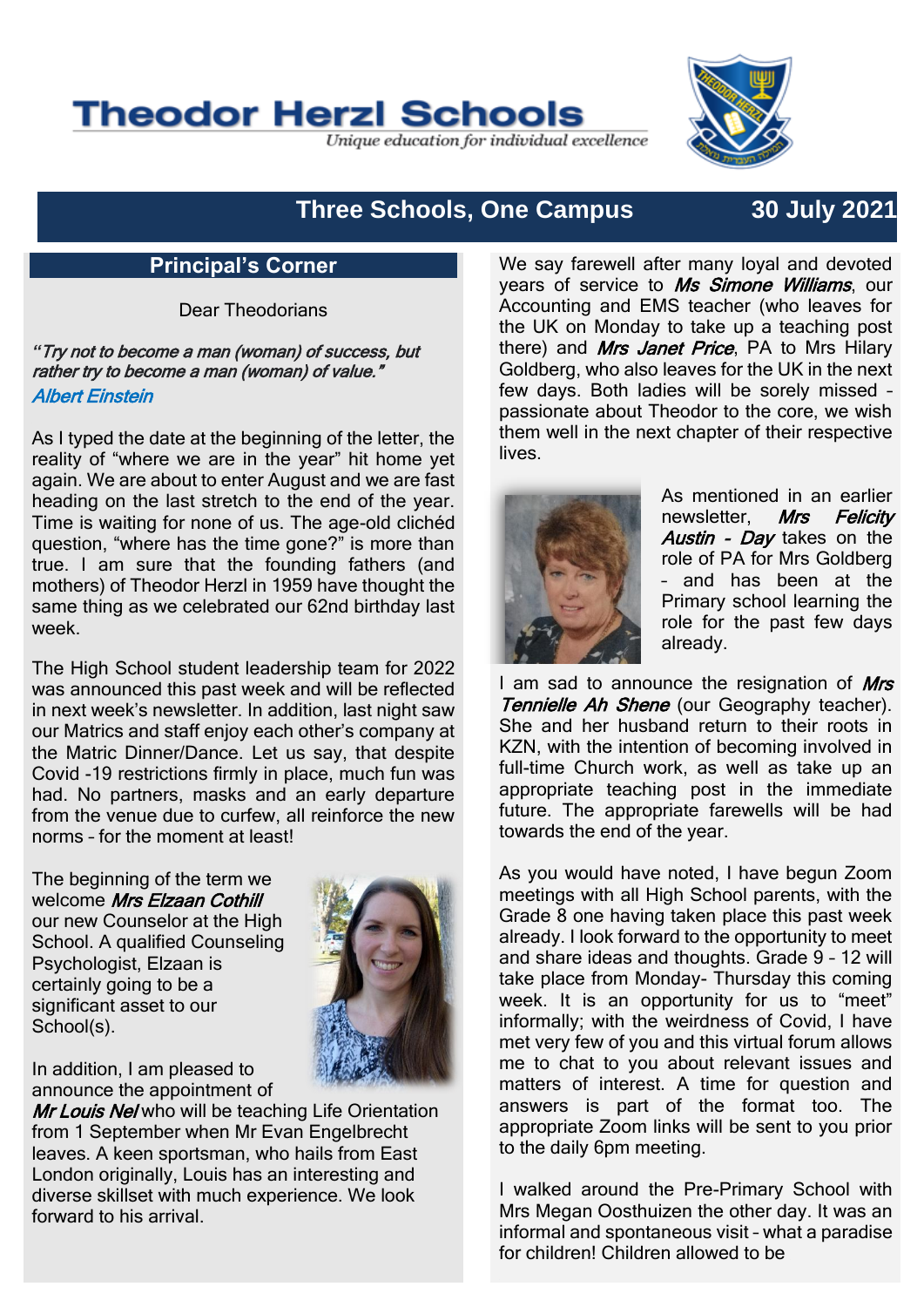children in a free, happy and secure environment. The "off road racing track" for tricycles and little scooters, designed by one of the men, is most certainly a hit!

With the new position of Head of Sport: High School having been advertised in recent days on the appropriate national websites and on Facebook, we look forward in positive anticipation to a time when sport and other activities can return to being "normal"… or take on some semblance of normality. It is a time to be creative and proactive. Watch this space!

As mentioned in my recent letter to you (the letter has also gone out to past pupils and the other "stakeholder groups") we embark shortly on the exciting process of confirming and embedding our values, mission and vision, along with positioning ourselves appropriately in the independent school space in Port Elizabeth and beyond. It IS an exciting journey. You will be informed of the process every step of the way.

I came across the following article by Sean Kernan, entitled, "You aren't lazy. You are overstimulated". It is an interesting one. Insightful, practical and scarily true, it is worth a read.

The link is <https://link.medium.com/xpskcZlPiib>

I wish you well, trusting that you will have a good weekend and week ahead.

Kind regards

**Viktor**

Viktor Kurz Executive Principal

## **Pre-Primary Fun**

Our "Theodorables" celebrating their school's 62<sup>nd</sup> Birthday.



So happy to be back at school and enjoying KinderKinetics.



### **Primary School Activities**

The Birthday celebrations continued at the Primary School.



**High School News**

The High School pupils voted for the new leaders of their school.



Our Matrics had a spectacular evening UNDER THE STARS.